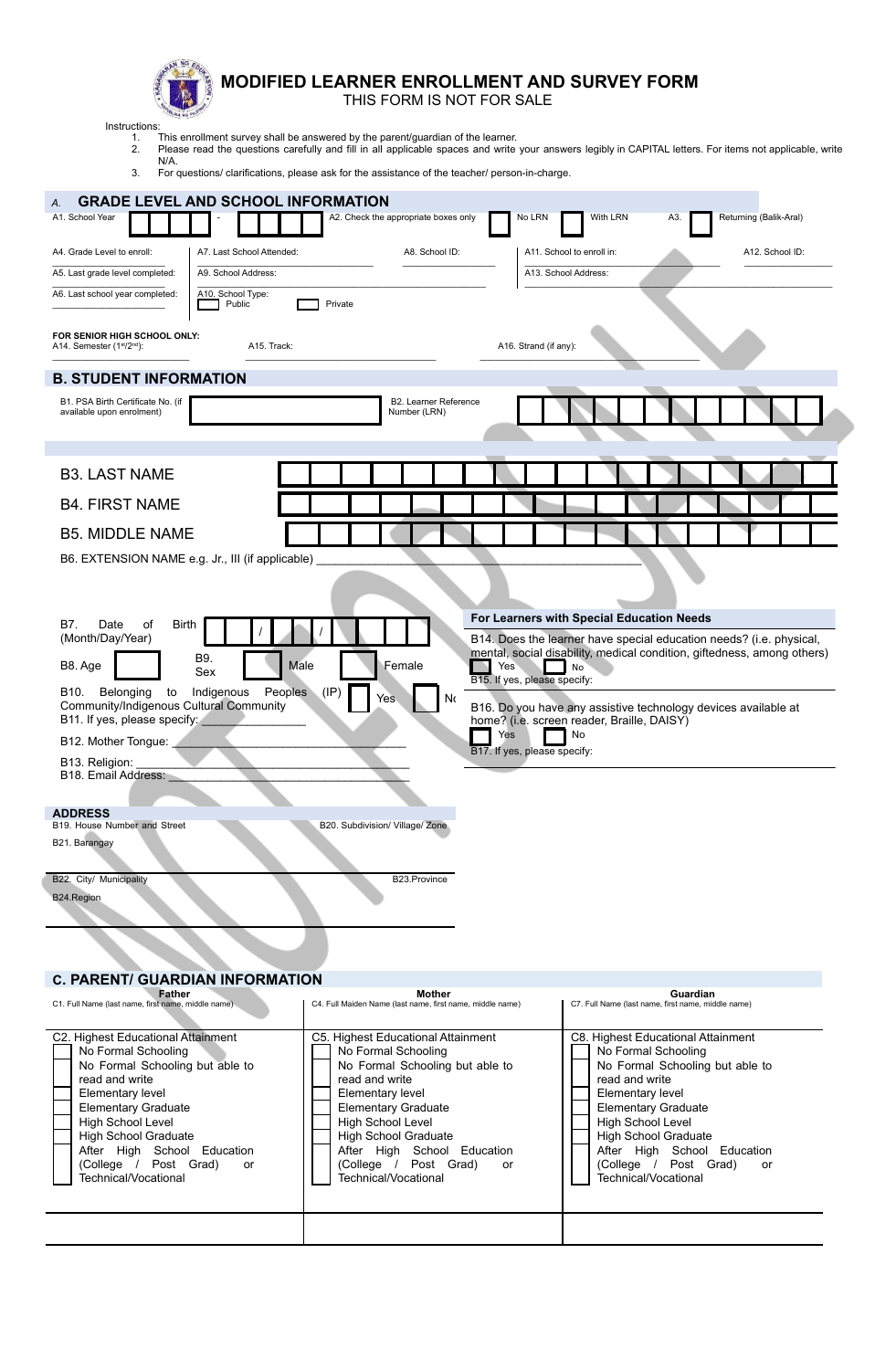| C3. Contact number/s (cellphone/ telephone)/Email Address                                                                                                                                                                              | C6. Contact number/s (cellphone/ telephone) )/Email Address                             |                                                                                                                                                                                        | C9. Contact number/s (cellphone/ telephone) )/Email Address                                                                                                                                                                                                                  |  |  |  |  |
|----------------------------------------------------------------------------------------------------------------------------------------------------------------------------------------------------------------------------------------|-----------------------------------------------------------------------------------------|----------------------------------------------------------------------------------------------------------------------------------------------------------------------------------------|------------------------------------------------------------------------------------------------------------------------------------------------------------------------------------------------------------------------------------------------------------------------------|--|--|--|--|
| Yes<br>No<br>C10. Is your family a beneficiary of 4Ps?                                                                                                                                                                                 |                                                                                         |                                                                                                                                                                                        |                                                                                                                                                                                                                                                                              |  |  |  |  |
| <b>D. HOUSEHOLD CAPACITY AND ACCESS TO DISTANCE LEARNING</b>                                                                                                                                                                           |                                                                                         |                                                                                                                                                                                        |                                                                                                                                                                                                                                                                              |  |  |  |  |
| D1. How many of your household members (including the enrollee) are<br>studying in School Year 2021-2022? Please specify each.<br>Kinder<br>Grade<br>1 Grade 5 Grade<br>Grade<br>Grade<br>$\mathbf{2}$<br>Grade<br>3                   | 12<br>Grade<br>9<br>Others<br>10 <sup>°</sup><br>(ie college, vocational,<br>etc)       | parents/ guardians<br>elder siblings<br>grandparents<br>extended members of the family                                                                                                 | D2. Who among the household members can provide instructional<br>support to the child's distance learning? Choose all that applies.<br>others (tutor, house helper)<br>none<br>able to do independent learning                                                               |  |  |  |  |
| D3. What devices are available at home that the<br>learner can use for learning? Check all that applies.<br>cable TV<br>radio<br>desktop computer<br>non-cable TV<br>basic cellphone<br>laptop<br>Smartphone<br>none<br>Tablet         | D4. Is there an internet signal<br>in your area?<br>Yes<br>No<br>(If NO, proceed to D7) | applies.<br>None                                                                                                                                                                       | D5. How do you connect to the internet? Choose all that<br>own mobile data<br>own broadband internet (DSL, wireless fiber, satellite)<br>computer shop<br>other places outside the home with internet connection<br>(library, barangay/ municipal hall, neighbor, relatives) |  |  |  |  |
| D6. What distance learning modality/ies do you prefer<br>D7. What are the challenges that may affect your child's learning process through distance<br>for your child? Choose all that applies.<br>education? Choose all that applies. |                                                                                         |                                                                                                                                                                                        |                                                                                                                                                                                                                                                                              |  |  |  |  |
| online learning<br>modular learning Printed<br>Modular Learning Digital<br>Television<br>combination of face to face<br>Radio<br>with other modalities<br>others:                                                                      |                                                                                         | lack of available gadgets/ equipment<br>insufficient load/ data allowance<br>unstable mobile/ internet connection<br>existing health condition/s<br>difficulty in independent learning | conflict with other activities (i.e., house chores)<br>high electrical consumption<br>distractions (i.e., social media, noise from<br>community/neighbor)<br>others:                                                                                                         |  |  |  |  |
| <b>E. LIMITED FACE TO FACE</b><br>E1. In case limited face to face classes will be allowed, are you willing to allow your child/ children to<br>participate?                                                                           |                                                                                         |                                                                                                                                                                                        |                                                                                                                                                                                                                                                                              |  |  |  |  |
| N <sub>o</sub><br>Yes                                                                                                                                                                                                                  |                                                                                         |                                                                                                                                                                                        |                                                                                                                                                                                                                                                                              |  |  |  |  |
| E.2 If the answer is no, please select only 1 major consideration or state specific reason                                                                                                                                             |                                                                                         |                                                                                                                                                                                        |                                                                                                                                                                                                                                                                              |  |  |  |  |
| Fear of Getting Infected of Corona Virus<br>Existing Illness or health related concerns<br>Presence of Arm Conflict                                                                                                                    | Others, specify                                                                         | Helping in household chores<br>Helping Family business or working                                                                                                                      | Limited or no available transportation from home to school and vice versa                                                                                                                                                                                                    |  |  |  |  |
| herein shall be treated as confidential in compliance with the Data Privacy Act of 2012.                                                                                                                                               |                                                                                         |                                                                                                                                                                                        | I hereby certify that the above information given are true and correct to the best of my knowledge and I allow the Department<br>of Education to use my child's details to create and/or update his/her learner profile in the Learner Information System. The information   |  |  |  |  |

Signature Over Printed Name of Parent/Guardian Date Accomplished

*For questions/clarifications, kindly contact the school through the following:* Telephone/Mobile Number:\_\_\_\_\_\_\_\_\_\_\_\_\_\_\_\_\_ Email Address: \_\_\_\_\_\_\_\_\_\_\_\_\_\_\_\_\_\_\_\_\_\_\_\_\_\_\_